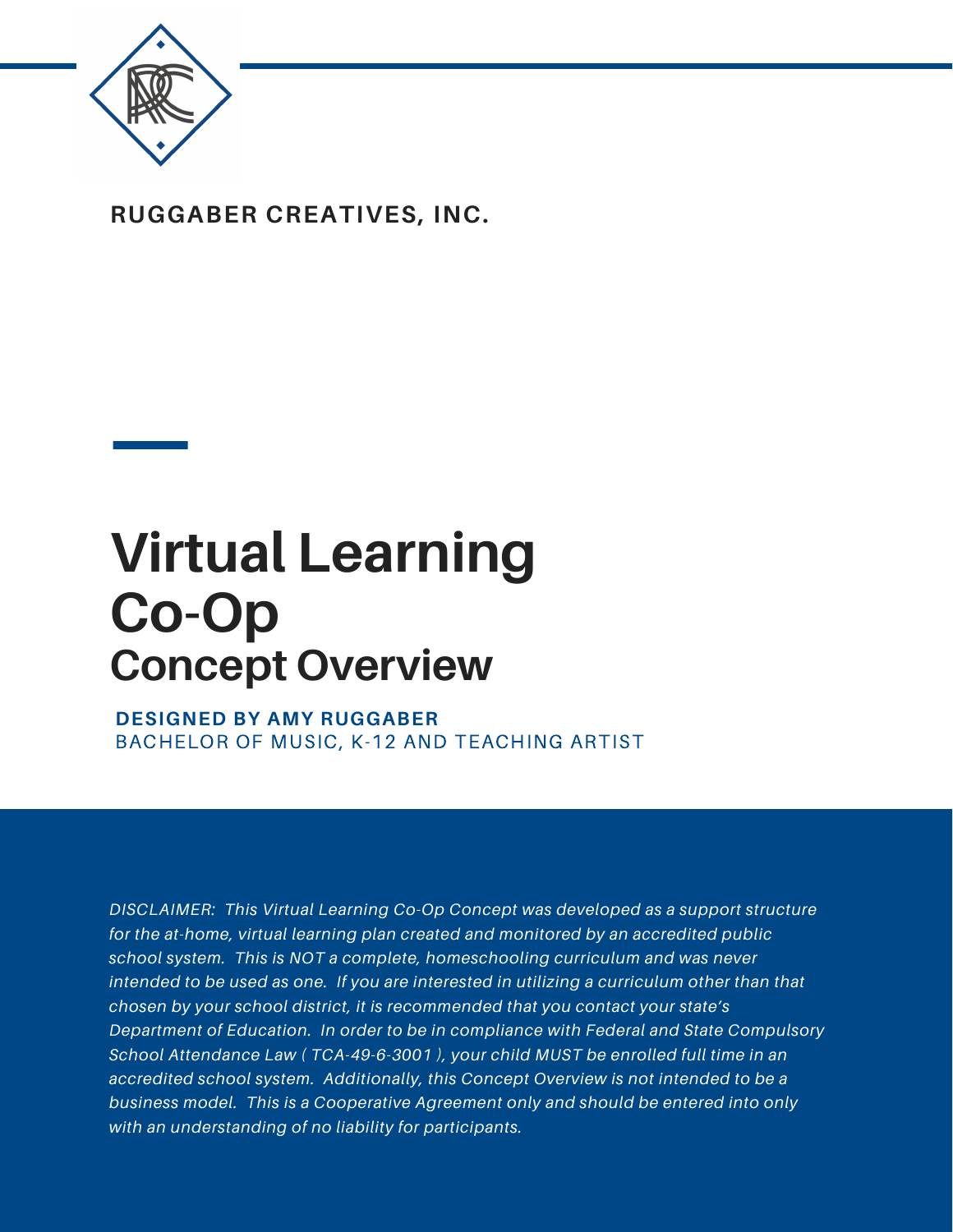

### **What is a Virtual Learning Co-Op and Why is it Beneficial?**

The Covid-19 pandemic has necessitated virtual learning in various forms since many districts closed in March 2020. One of the primary concerns of families, students, educators, and medical professionals is the negative impact this situation has on the healthy socialization students (particularly young students) receive in a traditional school environment.

The Virtual Learning Co-Op plan outlined here was designed to provide families with an option to limit their child's exposure to large groups, as they would be in a traditional school setting, while also reaping the benefits of the social interaction had with classmates. Additionally, it can provide a virtual learning opportunity for families which struggle to provide at-home parent support and supervision due to work schedules and requirements.

For this purpose, a Co-Op is defined as a collective of families cooperating together to provide support for their childrens' education process. It may take several forms - parents could take turns hosting the 'class,' or they may designate a specific family to host the 'class.' These choices must be made on a case-by-case basis in order to make the situation work for the families involved.

Additionally, it is imperative that all participating families maintain an agreed upon level of quarantining and social distancing. This is one of the major advantages of the small Co-Op model: by limiting the number of participating families, the potential exposure to the Covid-19 virus is also limited. Of course, one can never plan for all variables, and so exposure to contagion remains possible. Co-Ops may need to quarantine from one another on occasion, but this risk should be significantly reduced by the small number of individuals involved.

Each Co-Op must have a Parent or Responsible Adult serve as the "Home Educator." This person may change from day-to-day or be one person in charge of the daily learning, depending on the needs of the Co-Op group. The Co-Op may, for example, decide to ch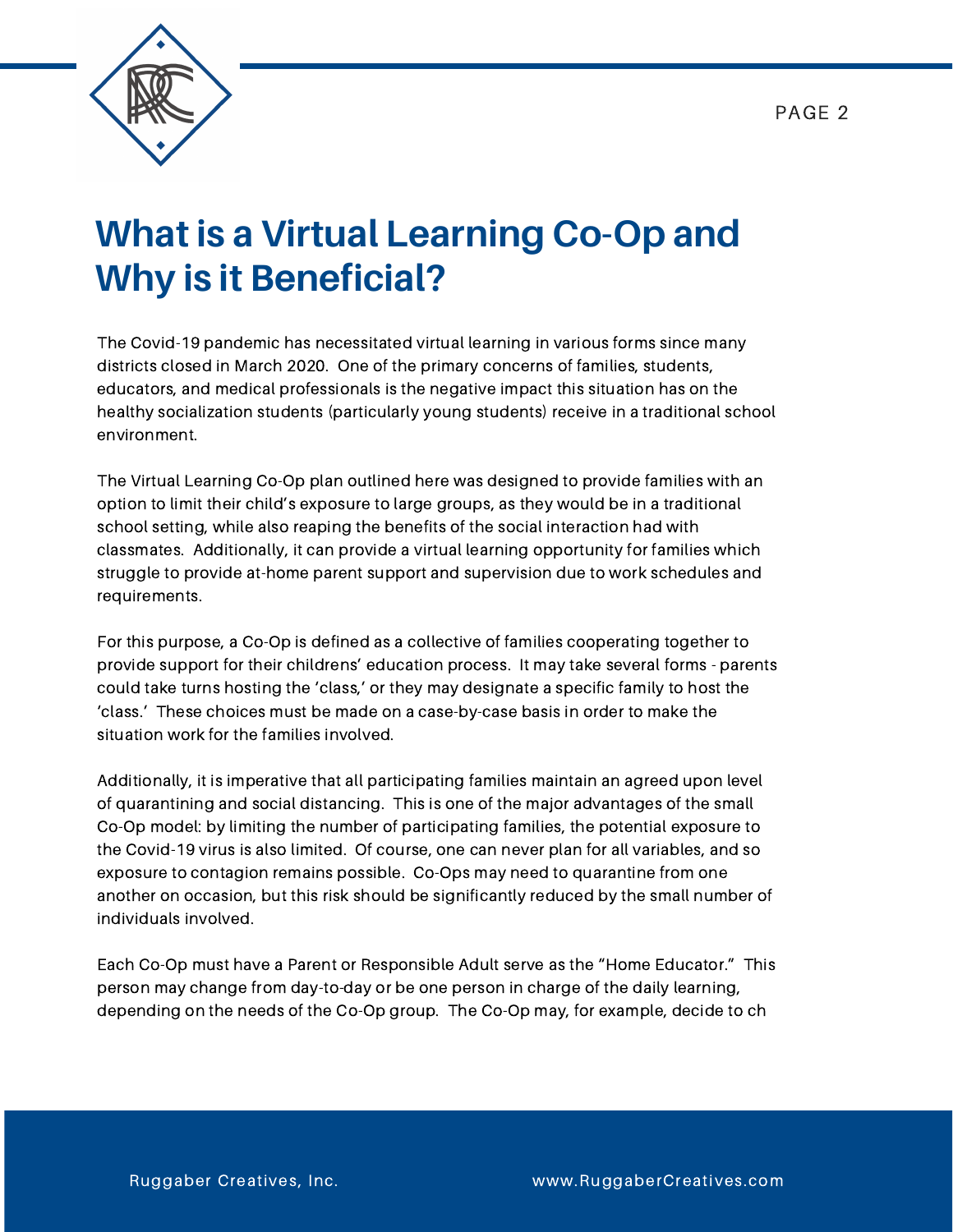

switch off, with each family hosting the "class" on a different day of the week so that each family will only have to arrange for one day away from work. Alternatively, a Co-Op may designate one family's home as the "classroom" and an adult from that family takes on the role of "Home Educator" full-time. This may be an especially attractive situation if one family has suffered an unexpected lay-off or job loss due to the pandemic.

P*LEASE NOTE: This does NOT mean that the "Home Educator" is a licensed educational professional. These Co-Ops are not intended to be a daycare center or the like and would not fall under the regulations and requirements of such a place. This Co-Op model is informal and designed to be mutually beneficial.their needs.*



#### **Example Model A**

Families Apple, Berry, and Cherry agree to establish a Virtual Learning Co-Op. Ms. Apple agrees to host the "class" of learners Monday and Tuesday of each week, Dr. Berry takes Wednesdays, and Mr. Cherry takes Thursdays and Fridays. This allows Ms. Apple, Dr. Berry, and Mr. Cherry each at least three days a week in which they are free to go to work.Each home has a basic pack of supplies, such as pencils, crayons, paper, rulers, etc., and the students will be set up to learn at the families' dining tables. Students must bring all essential learning materials with them.



#### **Example Model B**

Families Ashe, Birch, and Cedar agree to establish their own Virtual Learning Co-Op, however, all parents, with the exception of Ms. Cedar, have full-time jobs that require them to be on-site. Ms. Cedar has been furloughed from her job through January. Ms. Cedar agrees to be the fulltime "Home Educator" and support all of the children each day in her home. She sets up a small, designated "classroom" area in her living room. The Ashe and Birch families have agreed to pay a small fee to Ms. Cedar for her time, commitment, and use of her home, electricity, and wi-fi. Additionally, they have agreed to serve as the "substitute," should Ms. Cedar need to take a day off. It is important to note that this model is STILL a Co-operative Agreement, not just hiring someone. All families must be invested and involved.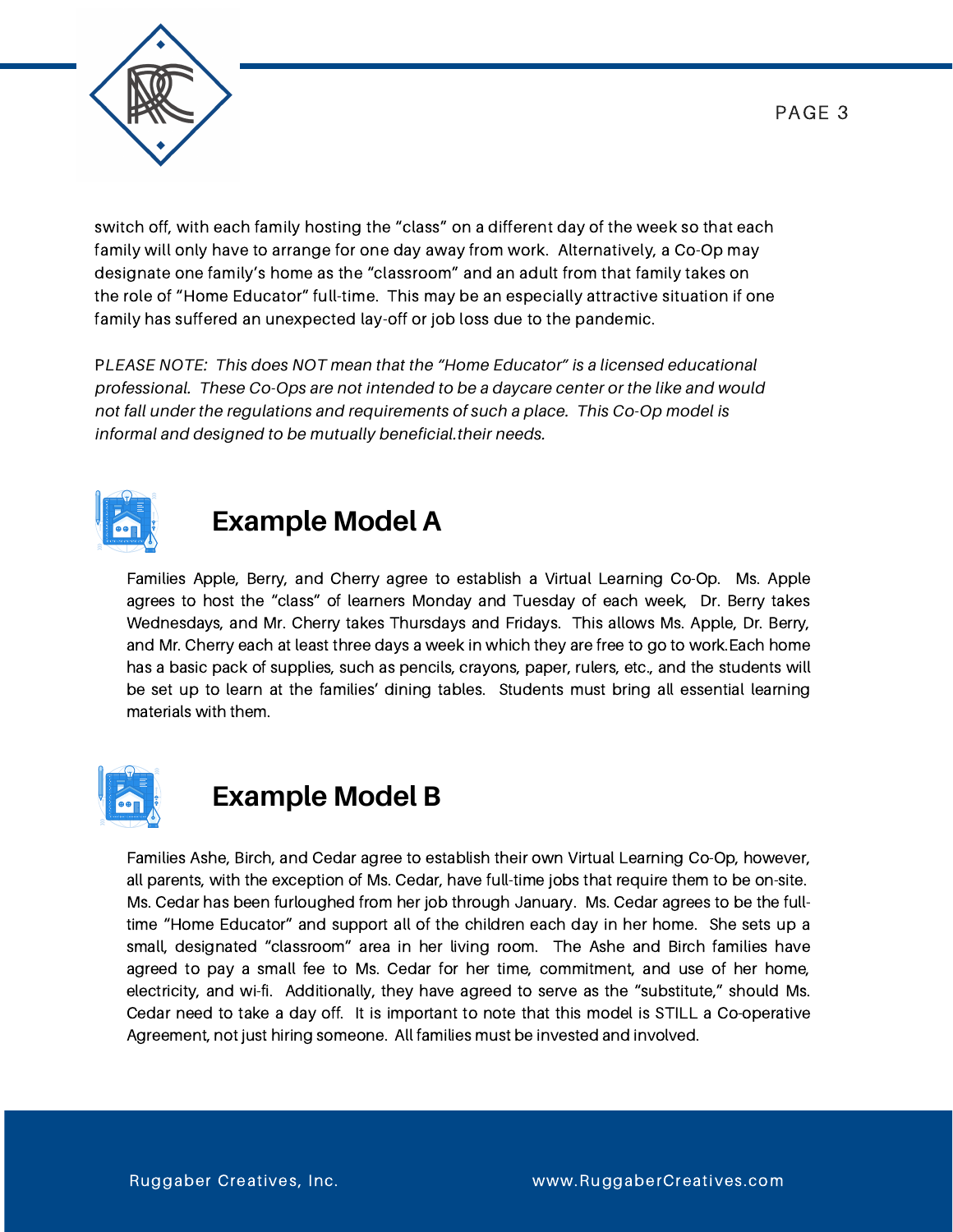

These two scenarios are just examples of potential Co-Op set-ups. Each group must determine for themselves what works for them. It is very important to note that the Home Educator should not be held liable for the academic progress of the participating children. Again, this is an In Good Faith cooperation undertaken within extraordinary times. Remember that we are all doing the best we can. Each Co-Op must decide for themselves what expectations they have and whether or not the situation is working. It is recommended that Co-Op Families have a twice-monthly check-in meeting to address any concerns, course correct, and plan for the immediate future. At this time, the realities of large-scale Virtual Learning through a public school district are largely unknown, as is the future situation surrounding Covid-19. Co-Ops should plan on being nimble and flexible, and so should families.

## **THE HOME EDUCATOR ROLE**

The Home Educator is tasked with providing supervision and education support as needed. This role is critical both for safety, but also for helping to focus the students and keep them on task. Ideally, this individual would have some background in education, but that may not always be possible. They should be deeply committed to the education of ALL the students they support, not just their own student.

Additionally, the Home Educator should have a goal of providing some group-learning enrichment. Although the school district will provide the essential, standards-based curriculum, Co-Op Home Educators may provide access and guidance for some fun group, "class" projects. This is a great opportunity for enrichment.

Consider:

- Arts activities and integration
- Civic education
- Science projects
- Class gardens
- Cooking together
- STEM and STEAM activities
- Volunteering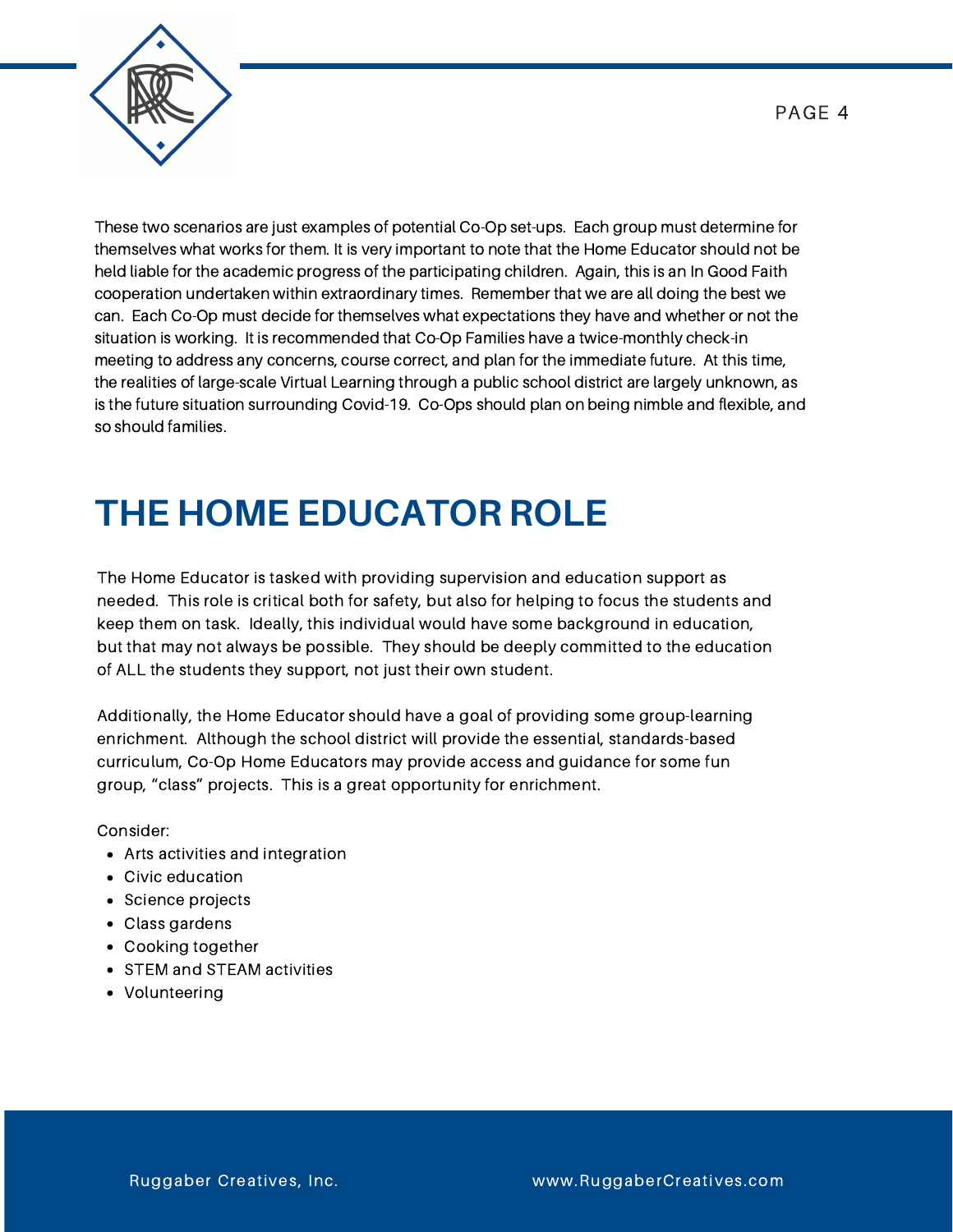PAGE 5



### **When undertaking a Virtual Learning Co-Op, there are a few important things to consider:**

#### **SAFETY!**

First and foremost, we want our kids to be safe. Co-op Leaders should have:

- Emergency contact information
- Basic medical information such as allergies and pre-existing conditions.
- A First Aid Kit with basic band-aids, antibacterial ointment (Neosporin, etc.), ice packs.
- A Smoke Detector
- A thermometer (for checking vitals each morning)

It is recommended that medication only be administered by the child's own parent/responsible adult. Students should have the right/ability to speak to their parent/responsible adult at any time. This means they should be able to connect with their families in the event they ever feel uncomfortable. Only Co-Op with families you KNOW and TRUST!

#### **SPACE**

A designated "classroom" space is important. It could be as simple as a dining room table, or as elaborate as individual desks, but it is important for students to have a designated area for their learning. This will help them focus on their online classes and help them get in the "school time" mindset.

What else should a space have?

- Electrical outlets for charging devices.
- Reliable, Password protected Wi-fi/Internet.
- An outdoor space, (even a small one!) to allow for some fresh air and exercise!
- Access to a bathroom. For ease of cleaning, a designated bathroom separate from the main family bathroom is ideal, but definitely not required.
- The "classroom" should be stocked with basic classroom supplies.
- Students should bring their tablet, headphones, notebooks, reading materials, and main pencil case with them every day.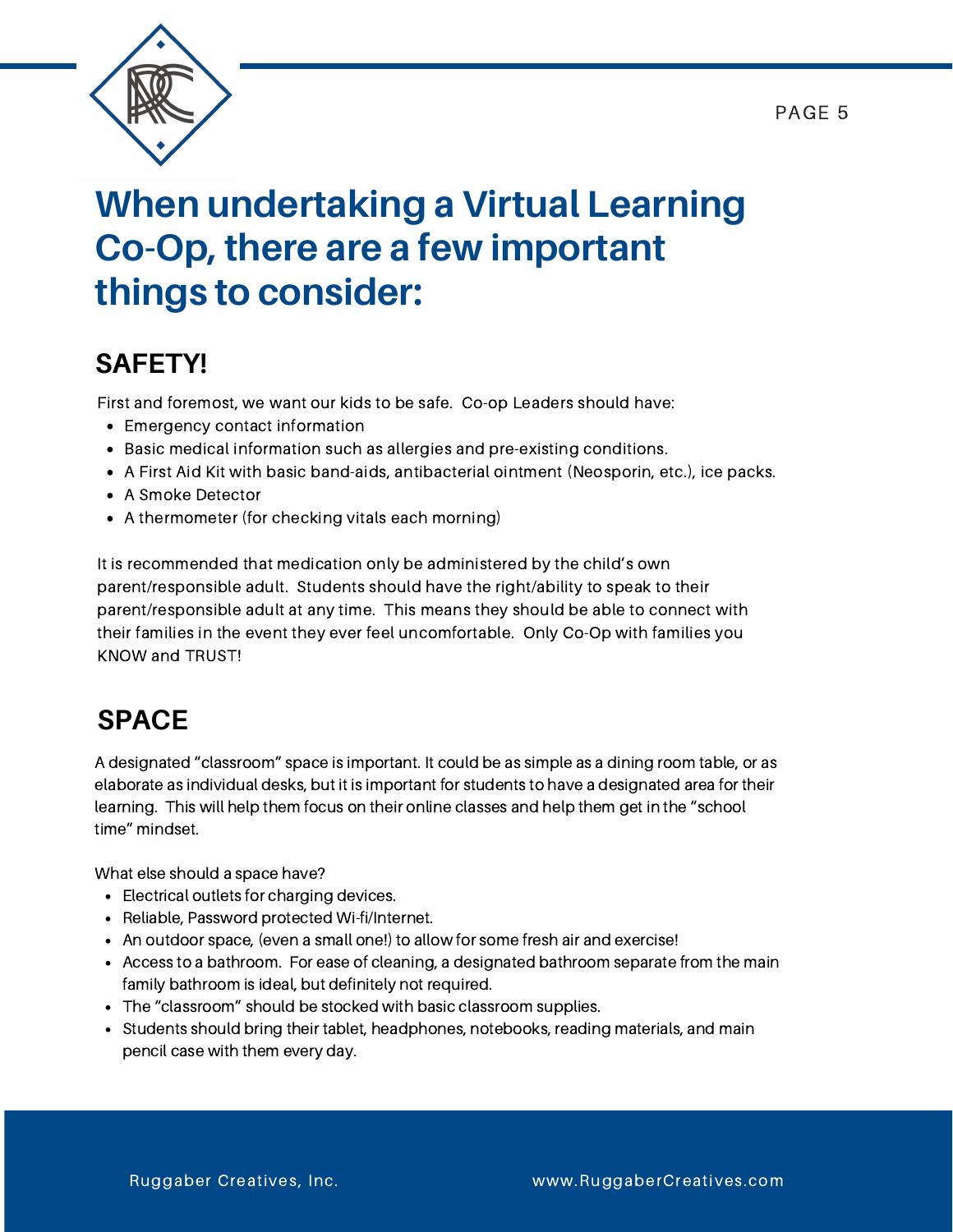

#### **LOGISTICS & OTHER CONSIDERATIONS**

This includes the "nuts and bolts" of day-to-day classroom life.

- All transportation should be provided by the child's own family if at all possible.
- Lunches and snacks should be packed to ensure no potential food allergy issues.
- Non-liability agreements need to be signed for the protection of everyone involved. A Co-Op should be an IN GOOD FAITH Collaboration.
- Students are responsible for their own grades.
- Pets. Since a Co-Op typically meets in a home, family pets need to be considered. How comfortable are they with kids? How comfortable are the kids with the pet?Any allergies that need to be considered?
- ALL Behavior Management methods must be agreed upon beforehand. Suggested options are calm down centers, enforced time-out, and phone calls to parents.
- To limit potential germs, the primary learning space should be cleaned on the morning of/night before. This should include the bathroom. TIP: This can be a daily activity in which the students participate! Remember how much kiddos love to be a classroom helper!
- Have a plan for potential periodic quarantines necessitated by the possible spread of Covid-19 and other viruses.

#### **SUPPLIES**

It is recommended that all Virtual Learning Co-Ops reference and follow the supplies list provided by the SCS Schools and classes, within reason.

Additionally, consider:

- Surge protectors
- Tablet holders
- Outdoor gear, such as sidewalk chalk, soccer goals, a kickball, etc.
- Thermometer and any needed covers
- Storage Crates for the student's belongings during the day
- Reusable Water Bottles
- Toilet Paper
- Stickers/Stamps/Rewards
- Headphones for virtual learning are a must!
- Partitions. If you are planning on having the students all sit at a single table, providing some visual separation through partitioning with cardboard, etc. may be useful.